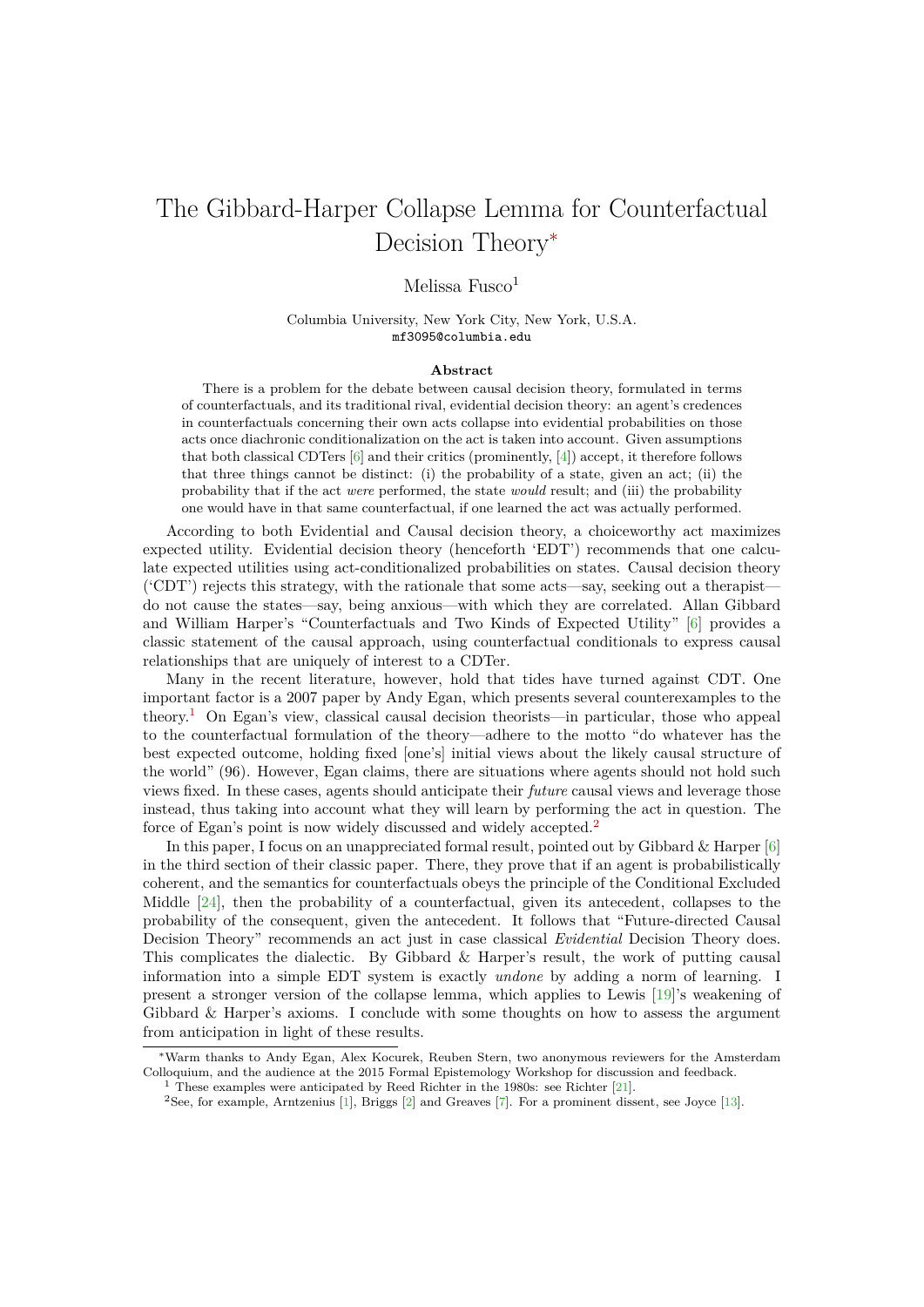## **1 EDT vs. CDT (in brief)**

Both EDT and CDT begin with the idea that the value of each of a set of available acts (call them the  $a_i$ 's) is calculated by identifying a set of states which fix one's welfare (a set of states  $s_k$ ) and then multiplying the utility of each state-act conjunction by one's subjective probability, or *credence*, that that state obtains. This relationship is set out by the expected utility equation in Savage's *Foundations of Statistics*, <sup>3</sup> which applies the generic statistical notion of expectation to the agent's welfare function  $Val(\cdot)$ . For an arbitrary act *a*,

$$
Val_{\text{Savage}}(a) = \sum_{k} Cr(s_k)Val(s_k \wedge a)
$$
\n(1)

The decision-theoretic maxim then enjoins agents to pick the (or an) act *a* which maximizes the value of this equation.

A concern about this rule is that states sometimes probabilistically depend on acts. To take a common example, suppose you have a test tomorrow and can either study or party tonight. Partying is more valuable than studying, whether you fail or pass. But you would like to pass, and it is worth more to you to pass than to party. In deliberating, it seems you should take into account that *Cr*(pass|study)—your subjective probability that you'll pass, *given that you study*—is high, while *Cr*(pass|party)—your subjective probability that you'll pass, *given that you party*—is low.<sup>4</sup> The conditional probabilities *Cr*(pass|study) and *Cr*(pass|party) are *act-conditionalized* probabilities. Calculating value expectation with these act-conditioned quantities yields

$$
Val_{\text{Jeffrey}}(a) = \sum_{k} Cr(s_k|a)Val(s_k \wedge a)
$$
\n(2)

Using Equation 2, rather than Equation 1, may well recommend in this example that you study instead of party—even though partying dominates studying.<sup>5</sup> Jeffrey's equation is often taken to be the defining equation of EDT.

With Equation 2 in hand, utility maximization can be applied to more cases. But not everyone accepts the equation's verdicts in every case to which it can be applied. Causalists, in particular, believe that Jeffrey's equation overgenerates [de](#page-1-2)pendencies.<sup>6</sup> To return to a case mentioned above, it seems that one should not avoid seeking out a therapist on the grounds that *x*'s going a therapist is good evidence that *x* suffers from anxiety, and thus that *ceteris paribus*  $Pr(x$  is anxious | *x* goes to a therapist)  $> Pr(x)$  is anxious  $\vert \neg x$  goes to a therapist). Even if my credences reflect these probabilities for my own case, what matte[rs](#page-1-3) is that going to the therapist will not *cause* me to be anxious—and I know this.

In light of such considerations, Gibbard and Harper advance a new utility-maximizing equation, wherein the relevant subjective probability is  $Cr(a \rightharpoonup s_k)$ . I will call the object of the agent's credence here the *act-counterfactual*  $\lceil a \rceil$   $\rightarrow$   $s_k$ <sup> $\lceil$ </sup>, and follow Gibbard & Harper in read-

 ${}^{3}$ Savage [23].

<sup>&</sup>lt;sup>4</sup> For reasons of space I have compressed this introduction. Savage himself, of course, cautioned that the simple Equation 1 was not applicable in dependency cases; see Savage [23] and Joyce [12, Ch. 2] for discussion. <sup>5</sup> Partying dominates studying in the sense that *V al*(party *∧* pass) *> V al*(study *∧* pass)—you prefer the

former in cases where you pass—and  $Val(party \wedge fail) > Val(staty \wedge fail)$ —you also prefer the former in cases where you fa[il.](#page-9-2)

<span id="page-1-3"></span><span id="page-1-2"></span><span id="page-1-1"></span><span id="page-1-0"></span> $6$  It can undergenerate them as well  $[10]$ , but for ease of exposition I focus on overgeneration here.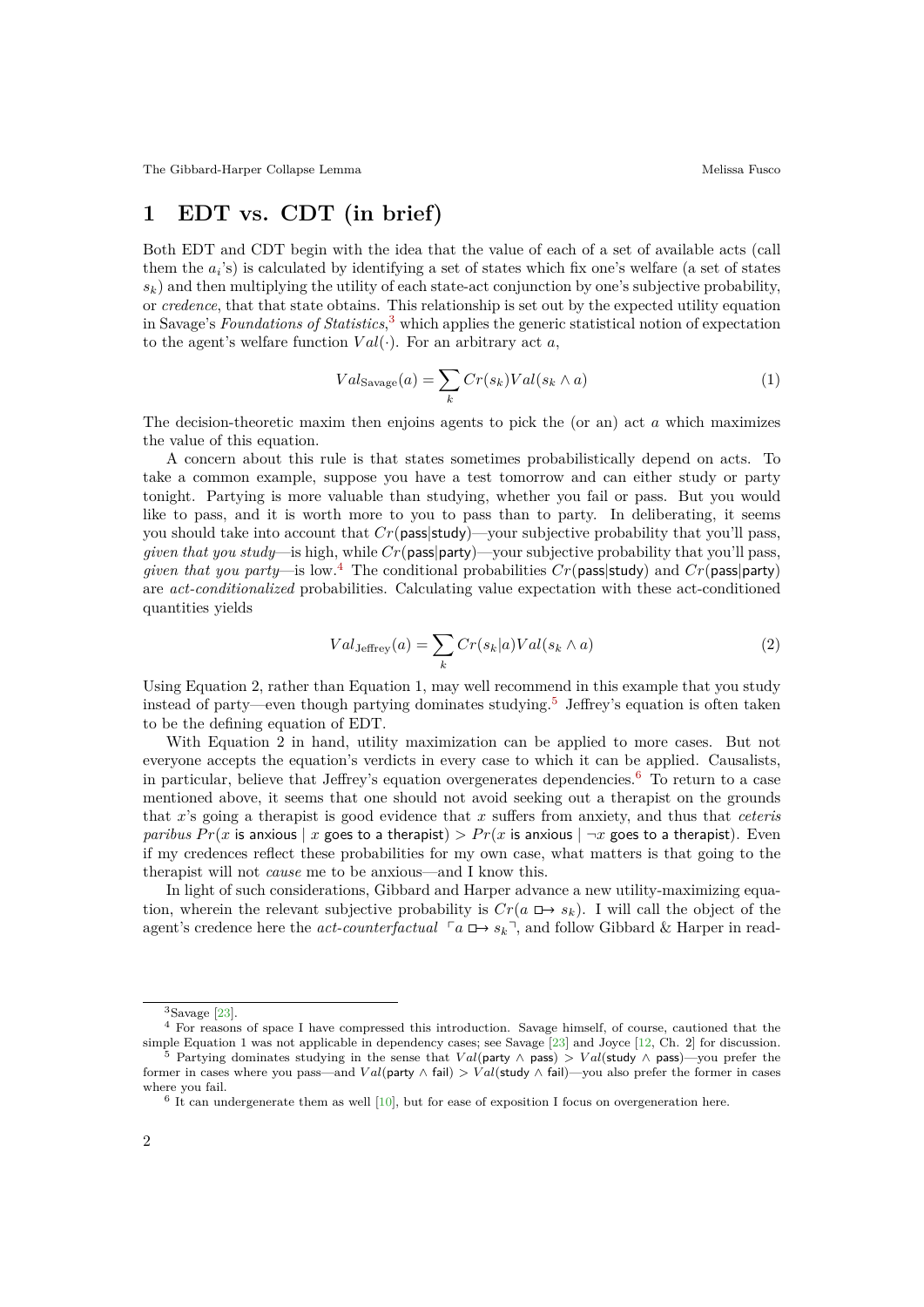ing it as the subjective probability that *if act a were performed, state s<sup>k</sup> would obtain*:

$$
\mathcal{U}(a) = \sum_{k} Cr(a \sqcup s_k)Val(s_k \wedge a)
$$
\n(3)

In a "medical Newcomb" problem like the therapist-anxiety case, although *Cr*(axious|therapist) is higher than the baseline  $Cr$ (anxious), the agent's credence in the act counterfactual,  $Cr$ (therapist  $\Box$ ) anxious), is *not* higher than the unconditionalized credence  $Cr$ (anxious), since counterfactuals track causal influence and going to the therapist (by hypothesis) does not *cause* anxiety. Hence dominance reasoning—the same kind of reasoning that seemed *wrong* in the studying case—may now recommend the pursuit of therapy.

### **2 Egan's Case**

While Egan argues that CDT is the wrong theory of decision, he concedes that it gives the right verdict in Newcomb cases  $[4, pg. 94]$ . His counterexample to CDT is—at least at a first glance—very different, and goes as follows:<sup>7</sup>

**Murder Lesion**. Mary is deliberating about whether to shoot Alfred, a loathsome dictator. She would prefer [t](#page-8-1)o shoot him, but only if she will hit him, rather than miss him. Mary has good evidence [th](#page-2-0)at a certain kind of brain lesion, which she may or may not have, causes murderous tendencies but also causes shooters to have bad aim. Mary is currently fairly confident that she has good aim, and not very confident she will shoot.

The basic acts in the Murder Lesion case are: *{*shoot, *¬*shoot*}*, and the basic states are: *{*hit, *¬*hit*}*. However, Mary's knowledge includes information about causal influence: she has conditional and unconditional subjective probabilities on well-formed formulas like (shoot  $\Box \rightarrow \text{hit}) - if$ *I were to shoot Alfred, I would hit him.* Egan argues that the set of states relevant to Mary's decision problem should be, not

(Partition 1) *{*hit, *¬* hit*}*

but

(Partition 2) {shoot  $\Box$  hit, shoot  $\Box$   $\rightarrow$   $\Box$  hit}.

Using Partition 2, he argues that the act-conditionalized probability relevant in *Murder Lesion* is given by a more complex formula  $(*)$ , in which both subjunctive and evidential probability are invoked:

$$
Cr(a \sqcup s_k|a) \tag{*}
$$

In Mary's case, it is the credence she has on *if I were to shoot, I would hit, given that I shoot*.

I will henceforth call  $(*)$  "the Egan credence on  $s_k$  in *a*." Calculating the expected utility of an act *a* with Egan credences in state-act pairs yields a quantity we can call  $\mathcal{U}_{\text{Egan}}(a)$ :

$$
\mathcal{U}_{\text{Egan}}(a) = \sum_{k} Cr(a \square \rightarrow s_k | a) Val(s_k \land a)
$$
\n<sup>(4)</sup>

<span id="page-2-0"></span><sup>&</sup>lt;sup>7</sup>I have shortened the description somewhat to save space; see Egan [4, pg. 97]. For the addition that Alfred is a dictator, see Joyce [13].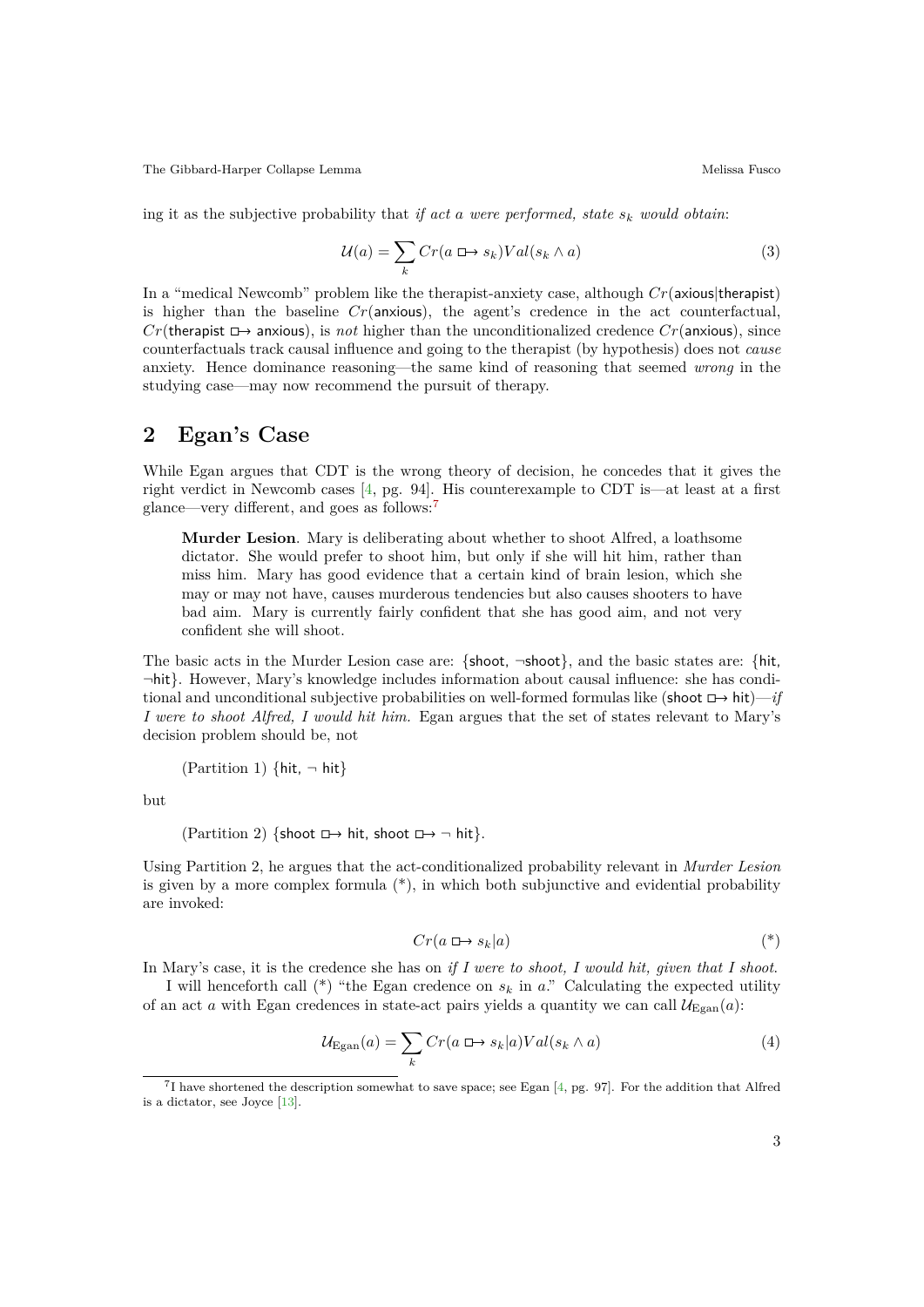Egan argues that, intuitively, Mary should not shoot in *Murder Lesion*. As Mary confronts her decision,  $Cr(\text{shoot})$ , by description of the case, is low. Therefore,  $Cr(\text{shoot }\Box \rightarrow \text{hit})$  is high, since she is relatively confident she does not have the brain lesion. But her Egan credence  $Cr(\text{smooth} \rightarrow \text{hit})$  | shoot) is low, since conditional on shoot, she is quite confident she has the lesion, which causes bad aim. Applying Equation 4, we get Egan's favored answer, which is that shooting has a low expected utility.

Egan's view marks an interesting contrast with classical EDT and CDT. He follows CDT in holding, as against EDT, that causal concepts have a direct role to play in decisionmaking. His argument *assumes* that Mary has credences that explicitly invoke causal influence—and, indeed, that she should reason with these credences as she deliberates.

Why, then, does classical CDT go wrong? What Egan's case adds to the dialectical mix is the diachronic norm of conditionalization. Where  $Cr<sup>t</sup>(·)$  is an agent's credence function at *t* and  $Cr_E^t(·)$  is the credence function she is disposed to adopt upon learning the proposition  $E$ , Conditionalization says

(Conditionalization) For any proposition *A*, if an agent learns exactly *E* between times  $t$  and  $t^+$ ,

$$
Cr^{t^+}(A) \stackrel{!}{=} Cr^t(A|E)
$$

(I use the symbol  $\frac{1}{n-1}$  to indicate that the equality here is intended to be read normatively, rather than descriptively.)

While it is a normative and not a descriptive claim, Conditionalization does in fact characterize much of our ordinary belief revision. As a norm of betting, it is supported by a Dutch Book argument [26]. Importantly for our purposes, the norm apparently entails, as a special case, that one should update by conditionalization on one's own acts. If this is correct, there would seem to be a strong argument in favor of Egan CDT over classical CDT. The force of Conditionalization comes from the thought that, in situations where an agent expects to get more informatio[n as](#page-9-3) time passes, she should regard her future credences as better-informed than her current ones. Egan, in effect, asks: should this not be the case for our future credences *in act counterfactuals*, as well as everything else? Assuming an agent in a decision problem is generally self-aware, she can anticipate what her credence in  $(a \rightharpoonup s_k)$  will be, given that she undertakes *a*. <sup>8</sup> By Conditionalization, this future credence is just her *current Egan credence* on  $s_k$  in a. Reaching for Egan credences in assessing the utility of acts is therefore enlightened thinking: a straightforward application of Jeffrey's appealing claim that a decision-maker should "choose for the person [she] expect[s] to be when [she has] chosen" [11, pg.16].

### **3 An Inconvenient Proof: The Collapse Lemma**

I think this argument has considerable intuitive force. But my presentati[on](#page-8-2) has gotten a bit ahead of itself by neglecting to provide a model theory for counterfactual credence. On the usual order of things, the worldly truth-conditions of well-formed formulas  $\phi$  are prior to their probabilities:  $Cr(\phi)$  is the amount of probabilistic mass concentrated on the individual *worlds* where  $\phi$  is true. Gibbard & Harper endorse this order of priority for act counterfactuals (op. cit., 127), taking two axioms to characterize the proposition expressed by  $\lceil a \rceil$   $\rightarrow$   $s_k$ <sup> $\lceil$ </sup>. The first

 $8$  More carefully, by an agent's being "self-aware", we are assuming that if the agent does  $a$  at  $t^+$ , she knows it:  $Cr^{t+}(a) = 1$ . See, for example, Hare & Hedden [9, pg. 616]: "you are not prone to astounding yourself."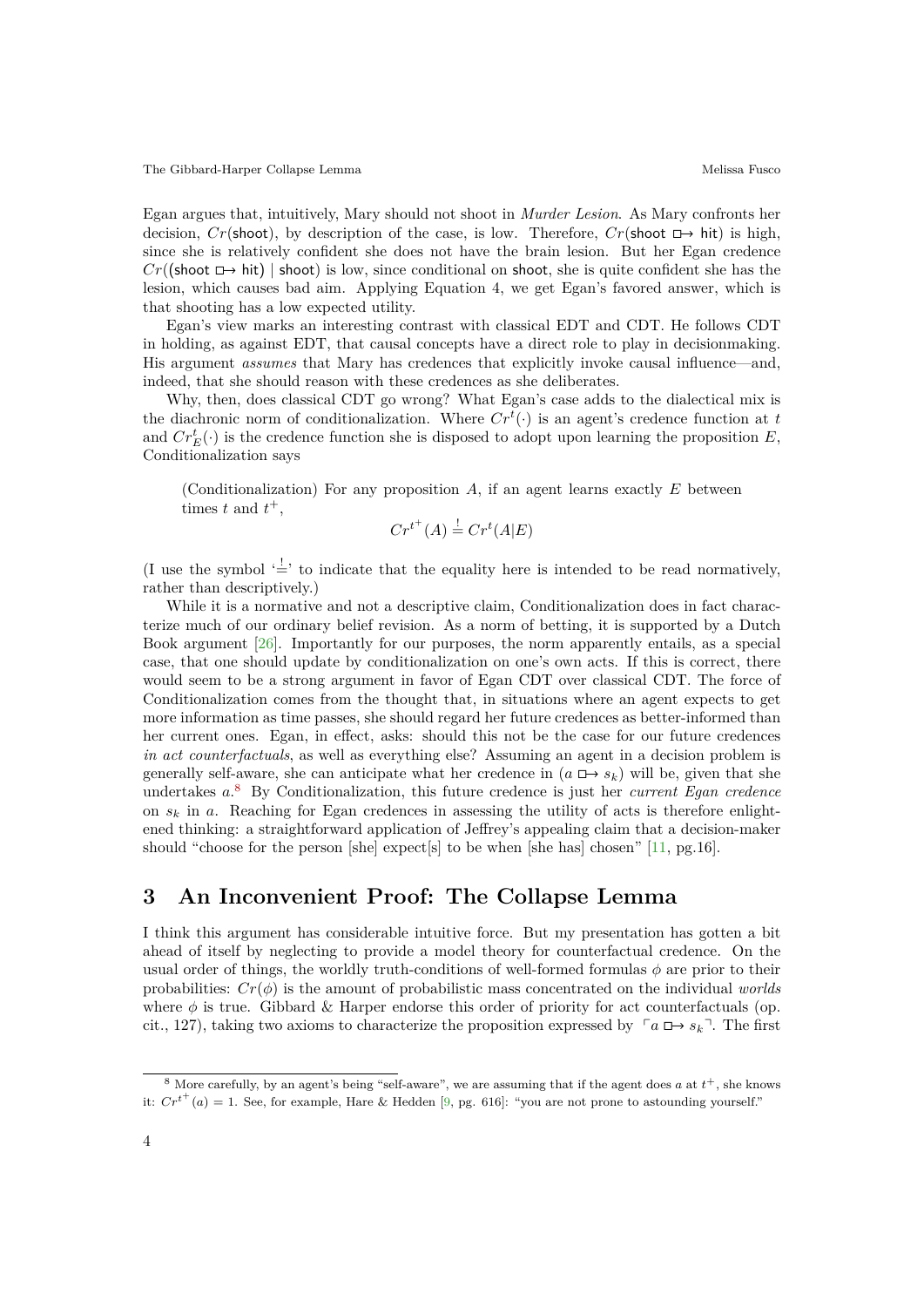is Modus Ponens. The second is the *Conditional Excluded Middle* (CEM), which embeds the Law of the Excluded Middle  $(S \vee \neg S)$  under arbitrary counterfactual antecedents:

$$
(A \sqcup \rightarrow S) \lor (A \sqcup \rightarrow \neg S) \tag{CEM}
$$

From these principles, they derive a single characterizing axiom, which they call Consequence 1:

$$
A \supset (S \equiv (A \sqcup B)) \tag{Con 1}
$$

With this model-theoretic commitment in hand, we can introduce the Collapse Lemma. It uses Consequence 1 to show that the Egan credence on *s* in *a* reduces into the conditional credence in *s given a*. The result is that for any decision problem and any option *a*,  $Val_{\text{Jeffrey}}(a) = \mathcal{U}_{\text{Egan}}(a)$ . In other words, Equations 4 and 2 are equivalent. Proof: by the Ratio Formula,

$$
Cr_{\text{Egan}}(s \text{ in } a) = Cr(a \square \rightarrow s|a)
$$

$$
= Cr((a \square \rightarrow s) \land a)/Cr(a)
$$

By Consequence 1,

$$
Cr((a \Box \rightarrow s) \land a)/Cr(a) = Cr(s \land a)/Cr(a)
$$

$$
= Cr(s|a)
$$
QED.

This is inconvenient for those wishing to press Egan-style counterexamples against CDT: on the leading model-theoretic implementation of the semantic primitives they use, their theory collapses into classical EDT, and so is not a middle-ground position at all. (In particular, it's not clear how Egan can formalize a theory which recommends the dominant option in Newcomb Problems, but also recommends not shooting in *Murder Lesion*.) But the proof is equally inconvenient for CDT. The CDTer must confront, not just Egan's particular counterexamples, but his general *argument*, which brings causal notions into interaction with a norm of learning. It is unsatisfying to rely on Consequence 1 to deprive the argument of force, since the proof may simply indicate that this formulation of CDT is off the mark.

#### **3.1 Strengthening of the Lemma**

Where to go from here? An irresistible vantage point on the plausibility of the semantics of counterfactuals is provided by the general framework in Lewis's *Counterfactuals* [17]. According to this familiar, "similarity"-based approach, the counterfactual  $\ulcorner A \sqcup \rightarrow S \urcorner$  is true at a world *w* just in case *S* is true at all worlds *w ′* which are both *A*-worlds and *maximally similar* to *w*. 9 As many commentators have pointed out, CEM is often rejected in this framework.<sup>10</sup> Sup-

<sup>&</sup>lt;sup>9</sup>More precisely: where  $v' \leq_v v''$  means that  $v'$  is more similar to *v* than  $v''$  is to *v*, a[nd w](#page-8-3)here, for any proposition p,  $max_{\leq w}(p) := \{w' : w' \in p \wedge \forall w'' : (w'' \in p) \supset (w' \leq w w'')\}$ , the semantics for the counterfactual is:  $u \models \ulcorner \phi \Box \rightarrow \psi \urcorner$  iff  $\forall u'$  such that  $u' \in max_{\leq u}$ , if  $u' \models \phi$ , then  $u' \models \psi$ . For simplicit[y](#page-4-0), I explicitly consider only the case of atomic  $\phi$  and  $\psi$ .

<span id="page-4-1"></span><span id="page-4-0"></span><sup>&</sup>lt;sup>10</sup>The dialectic is a bit complex here: although Gibbard & Harper invoke CEM, their characterizi[ng](#page-4-1) axiom, Consequence 1, is in fact weaker than CEM in the similarity framework—it is equivalent instead to Strong Centering [17, pg. 132]. The Collapse Argument relies only on Strong Centering, but because without CEM,  $Pr(A \rightharpoonup \cdot)$  is not additive, Gibbard & Harper's appeal the stronger principle is what is plausibly underwriting their commitment to Equation 3 in the first place. For arguments against the weaker (but still strong) Strong Centering principle, see, *inter alia*, Gundersen [8], Leitgeb [14]. For Gibbard & Harper's own reservations about CEM, see op. cit., pg. 128.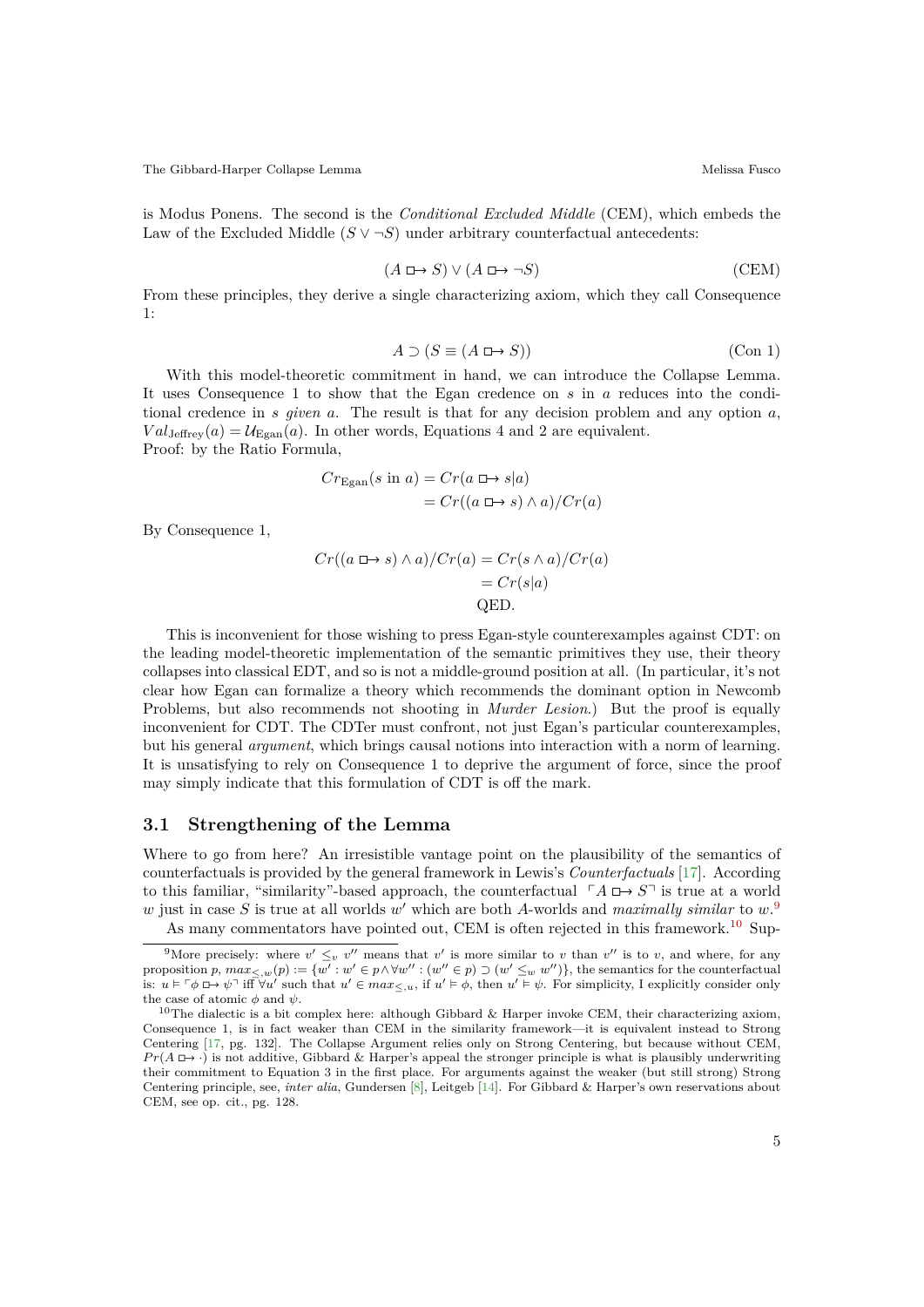pose I am contemplating flipping the coin in my pocket. I know the coin to be fair, so that the outcomes heads and tails would have equal objective probability, or *chance*, of obtaining. It seems strange to hold that the most similar heads-world and the most similar tails-world are not *equally* similar to this world. But CEM allows no ties: it says that either  $\lceil \text{flipped} \rceil \rightarrow \text{heads} \rceil$ is true and  $\Box$  is fals $\Box$  is false, or vice-versa. The principle thus breaks the symmetry between chance-symmetric outcomes in an awkward way.

Lewis [20] rejects Gibbard & Harper's formulation of CDT on these grounds, writing that what he calls "the Chance Objection" is "decisive" against CEM [19, pg. 26]. "Fortunately," he adds, "the needed correction is not far to seek." Lewis's alternative version of CDT is probabilistic, trading determinate propositional consequents for determinate chance consequents, like  $\lceil Ch(\text{heads}) \rceil = .5^{\text{T}}$  $\lceil Ch(\text{heads}) \rceil = .5^{\text{T}}$  $\lceil Ch(\text{heads}) \rceil = .5^{\text{T}}$ . Where Pr is a variable over probability functions and Ch is the objective chance function (see 19, pg. 28), Lewis's new equation is:

$$
\mathcal{U}_{\text{Fuzzy}}(a) = \sum_{k} \sum_{Pr} Cr(a \Box \rightarrow [Ch = Pr]) Pr(s_k) Val(s_k \land a)
$$
\n<sup>(5)</sup>

This seems to solve [th](#page-9-1)e problem with the coin. Instead of "act-counterfactuals", we might call counterfactuals of the form  $\lceil a \rceil$   $\Box \rightarrow \lceil Ch = Pr \rceil$  (for some probability function *Pr*) "act-tochance counterfactuals".

Can act-to-chance counterfactuals provide a framework in which to state Egan's *sui generis* CDT, as distinct from both the classical causal and the classical evidential approach? I don't think so. The problem is that while CEM fails in this framework in a narrow sense, the collapse lemma does not rely on the fact that the consequent of  $\ulcorner A \sqcup \rightarrow S \urcorner$  is a proposition. Here's a weaker cousin of CEM explicitly tailored to Equation 5:

$$
(A \sqcup \rightarrow [Ch = Pr]) \lor (A \sqcup \rightarrow [Ch \neq Pr])
$$
 (CEM-Pr)

Since different candidate chance functions exclude each other, if *A* brings about one chance function, it will exclude any other. And that is what (CEM-*Pr*) says. This version of CEM is actually *more* plausible than its propositional cousin.

Following Equation 5, let  $\mathfrak{P}_{\text{Lewis}}(\cdot)$  be the agent's appropriate counterfactual-on-*a* credence in  $s_k$ , broken down into the best estimate of chance:

$$
\mathfrak{P}_{\text{Lewis}}(s_k \text{ in } a) = \sum_{Pr} Cr(a \square \rightarrow [Ch = Pr]) Pr(s_k)
$$
\n<sup>(P1)</sup>

Once again, we construct the corresponding Egan credence:

$$
\mathfrak{P}_{\text{Egan}}(s_k \text{ in } a) = \sum_{Pr} Cr(a \square \rightarrow [Ch = Pr]|a)Pr(s_k)
$$
\n<sup>(P2)</sup>

By a similar proof to the one above, it can be shown that  $\mathfrak{P}_{\text{Egan}}(s \text{ in } a) = \mathfrak{P}(s|a)$ .<sup>11</sup>

 $11$ As before:

$$
\mathfrak{P}_{\text{Egan}}(s \text{ in } a) = \sum_{Pr} Cr(a \oplus [Ch = Pr]|a)Pr(s)
$$
  
= 
$$
\sum_{Pr} [Cr((a \oplus [Ch = Pr]) \wedge a)/Cr(a)]Pr(s)
$$
  
= 
$$
\sum_{Pr} [Cr([Ch = Pr] \wedge a)/Cr(a)]Pr(s)
$$
  
= 
$$
\sum_{Pr} Cr([Ch = Pr]|a)Pr(s)
$$
  
QED.

6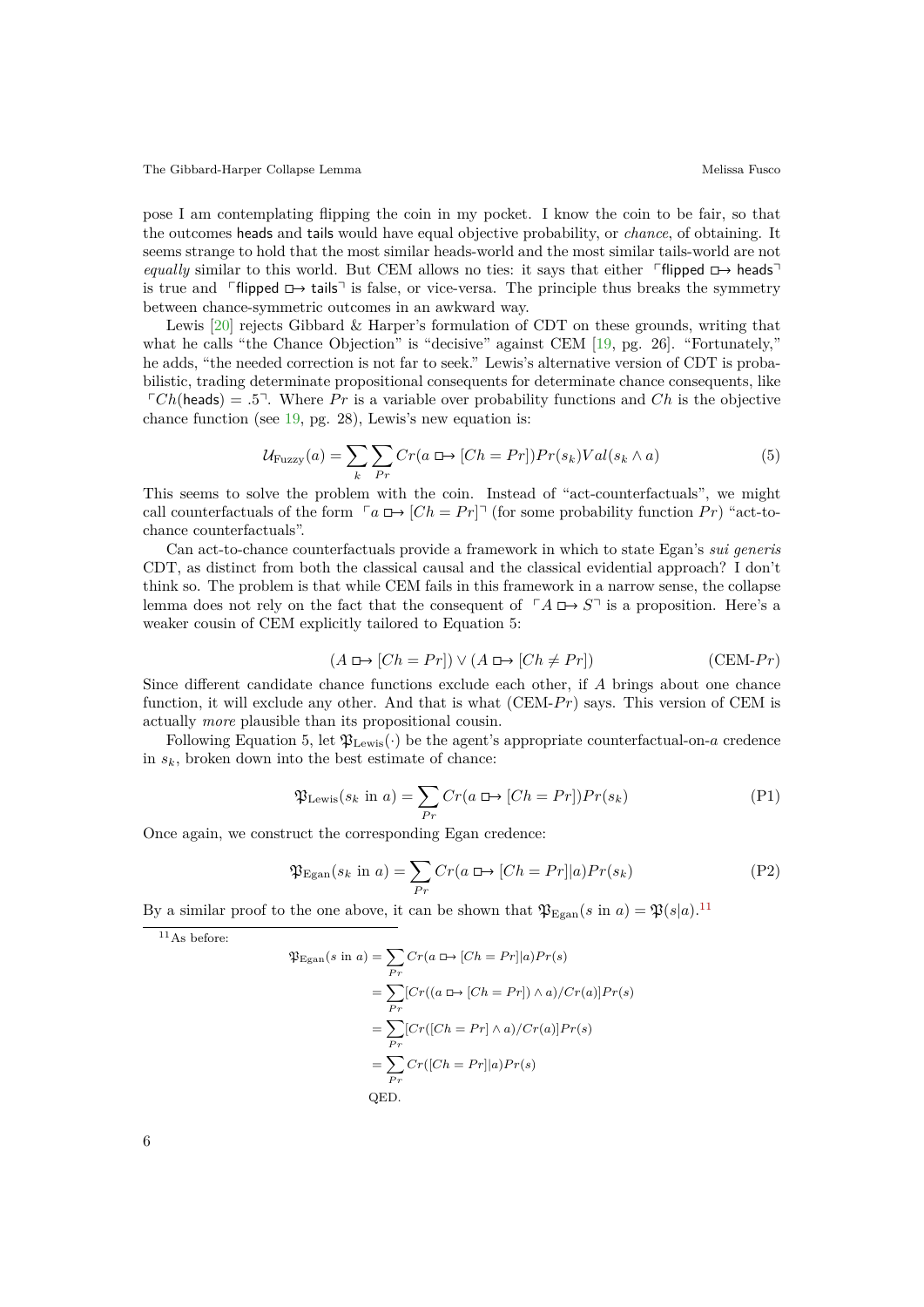The Gibbard-Harper Collapse Lemma  $\blacksquare$  Melissa Fusco Melissa Fusco Melissa Fusco Melissa Fusco Melissa Fusco Melissa Fusco Melissa Fusco Melissa Fusco Melissa Fusco Melissa Fusco Melissa Fusco Melissa Fusco Melissa Fusco

We should also note that while (CEM-*Pr*) looks reasonable, it isn't immediately clear how to model chance consequents in the Lewis similarity framework. In order for it to make sense to say that, in all the most *w*-similar worlds where *A* is true, the chance function is (some particular) *Pr*, one would need to make sense of chances holding at individual worlds, rather than being irreducible features of how probability is spread across the *space* of worlds. Lewis, in his classic statement of chance, is indeed comfortable with worldbound chances, but it is unusual in the typical Bayesian framework.<sup>12</sup>

#### **3.2 Concluding Thoughts**

To conclude, I want to return briefly to the [qu](#page-6-0)estion of how a Causalist working in the style of Gibbard & Harper can reply to Egan's conceptual argument about anticipated causal credences.

Our initial puzzle was that, conceptually, it seemed like there were three things: (i) the probability of a state, given an act; (ii) the probability that if the act *were* performed, the state *would* result; and (iii) the probability one would have in that same counterfactual, if one learned the act was actually performed.<sup>13</sup> But it then turned out that (i) and (iii) couldn't be distinguished on a first-pass semantics for the counterfactual. As we saw, the argument initially looks implausible because of its reliance on CEM. But when CEM is weakened in a plausible way, the collapse actually recurs—apparently, with renewed strength.

Therefore, one response to Egan's co[unt](#page-6-1)erexample is just to rely on the lemma to suggest that the appearance of there being three things, rather than two, was mistaken. The argument from future credence in counterfactuals was just a dressed-up version of the same appeal Causalists learned to reject in Newcomb problems. Moreover, the causal decision theorist can provide a complete model theory compatible with act-to-chance counterfactual view. It is just the Lewisian "closeness" theory, with chances construed as world-bound.

A very different response—one that I favor, but lack the space to fully defend here—also gains strength from the move to chance counterfactuals. But it takes a global, rather than local, perspective on those chance counterfactuals.

Recall that Conditionalization is a norm for getting from one credal state to another, when something is learned. Egan's conceptual argument relied on the strength of this norm. But it is well-known that some sentences in natural language cannot express worldly truth-conditions consistently with this role. Acceptance of such sentences seems to update one's credal state, but it cannot do so by conditionalization.

For example, suppose you learn that *might A* (where 'might' is read epistemically). What should the effect on your credences be? It is hard to believe that the following is *not* an applicable credal norm:

(Norm-'might') For any proposition A, if the agent learns exactly  $\lceil \text{might } A \rceil$  between times  $t$  and  $t^+$ ,

$$
Cr^{t^+}(A) \overset{!}{>} 0.
$$

Note here that pooling does not commute with conditionalization, so  $\sum_{P_r} Cr([Ch] = Pr] |a| Pr(s) \neq$ Note here that pooling does not commute with conditionalization, so  $\sum_{P_r} Cr([Ch = Pr]|a)Pr(s) \neq \sum_{P_r} Cr([Ch = Pr])Pr(s|a)$  (5, 25, 15).<br><sup>12</sup> See e.g. Lewis [16, pg. 269]: "The term 'the chance, at t, of A's holding' is a nonrigid design

designates different numbers at different worlds." Once again, coins may be helpful in cashing out such a picture. For example, in any world where I flip Coin 1—regardless of how it lands—there is a certain chance of heads. This chance is different in any world where I flipped the differently weighted Coin 2 instead—even both absolute outcomes, heads and [t](#page-8-4)[ails](#page-9-5), [hap](#page-8-5)pen in each type of world.

<span id="page-6-1"></span><span id="page-6-0"></span><sup>13</sup> For example, (i) [the](#page-8-6) probability that I am anxious, given that I see a therapist; (ii) the probability that *if I were to see a therapist, it would make me anxious*, and (iii) the probability of (ii), given that I just learned that I *do* see a therapist.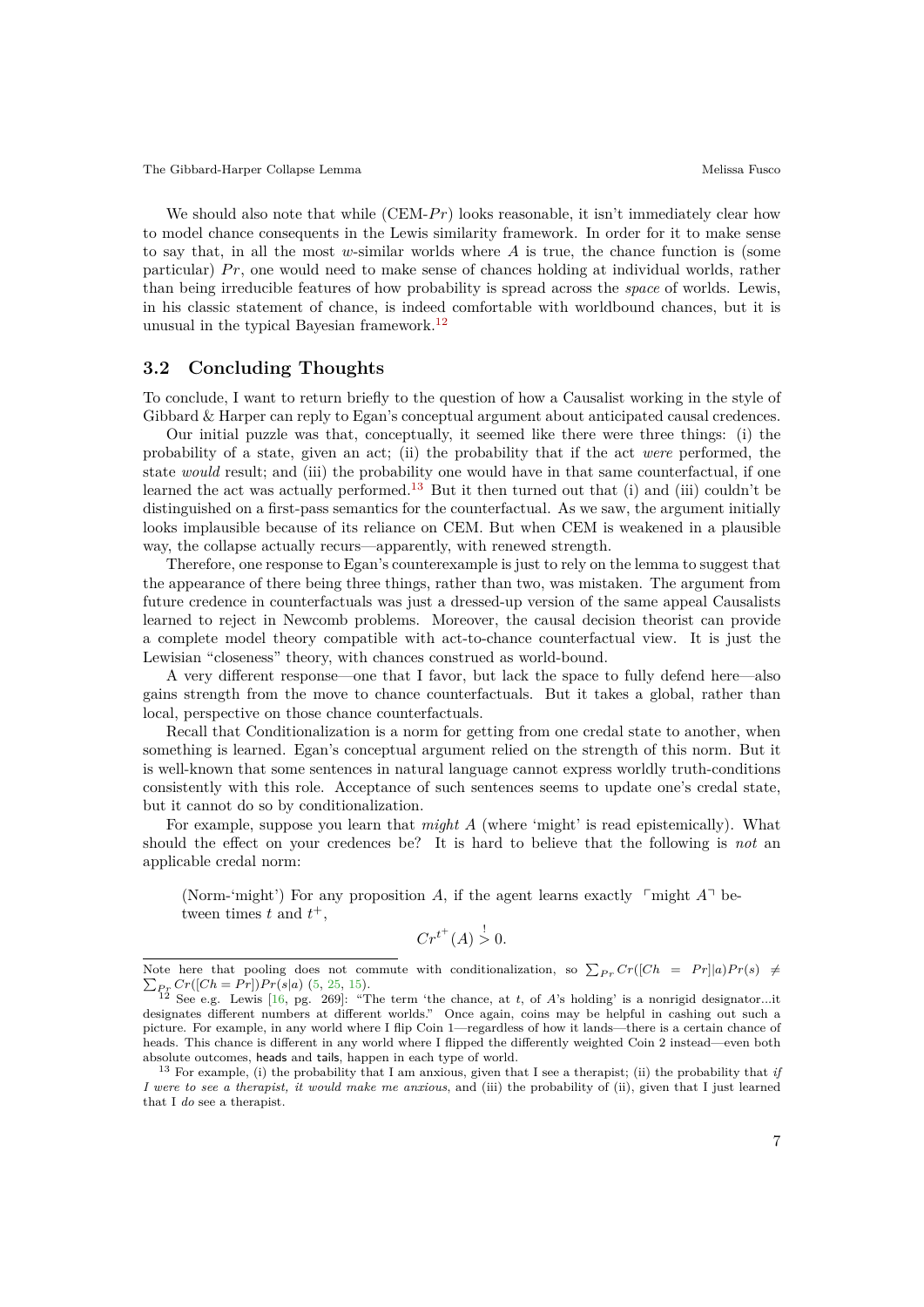A miniature, two-line "triviality proof" (for example, in the style of 22) can show that (Norm- 'might') conflicts with the norm of Conditionalization.<sup>14</sup> Other epistemic expressions ('must', 'probably') and, of course, indicative conditionals (via 18) have the same character.

There is no reason the chance counterfactuals of Equation 5 should not be the same way. On this view, accepting a chance counterfactual puts global constrai[nts](#page-9-6) on an agent's credences directly—not indirectly, via Conditionalization. Lewis['s](#page-7-0) discussion of probabilistic counterfactual *chances* makes it especially clear how this would [pr](#page-9-7)oceed: it would go via the Principal Principle [16], the norm that one should conform one's credences to objective chance.

For example, for full belief that one's acts bring about a particular set of chances, we could write the norm as follows:

(No[rm1](#page-8-6)- $\Box$ ) For any state *S*, if  $Cr^t(a \Box \rightarrow [Ch = P]) = 1$  and the agent performs act *a* between times *t* and  $t^+$ ,

$$
Cr^{t^+}(s) \stackrel{!}{=} P(s)
$$

This norm overrides Conditionalization, just as (Norm-'might') does.<sup>15</sup>

This begins to give the CDTer a reply to Egan's conceptual argument. The Causalist's reply should target the underlying appeal to Conditionalization that drives the argument. As other epistemic vocabulary shows, Conditionalization is not a plausible guide to belief revision for *every* well-formed formula. Such formulas are not, however, "lawless"; [th](#page-7-1)ey simply are governed by more specific normative constraints. In the case of act-to-chance counterfactuals, one could, for example, plausibly substitute (Norm1- $\Box$ ) instead.<sup>16</sup>

The claim that counterfactuals generate global constraints on credences, and thus cannot express ordinary, "intersective" propositions, has been made before, on the basis of a somewhat different norm than the one I've advanced here.<sup>17</sup> My concern in this short piece has been

 $Cr(A|p) \stackrel{!}{>} 0$ 

$$
Cr'(A|p) \stackrel{!}{=} Cr(A|\neg A \land p) = 0
$$

...contradicting (Norm-'might'). See Russell & Hawthorne [22, *§*3].

 $15$  For cases of uncertainty—where your confidence is divided between several such  $Pr$ —the norm, following Lewis's formulation of  $\mathcal{U}_{\text{fuzzy}}$ , is:

<span id="page-7-1"></span>(Norm2- $\Box$ ) For any state *S*, if the agent performs act *a* between times *t* and  $t^+$ ,

$$
Cr^{t^+}(s) \stackrel{!}{=} \sum_{Pr} Cr^t(a \oplus [Ch = P])P(s)
$$

(Norm2- $\Box$ ) entails (Norm1- $\Box$ ) as a special case.

<sup>16</sup> Here is a sketch of a mini-Triviality result for (Norm1- $\Box$ ). Suppose the agent at *t* has full belief (credence 1) in  $a \Box \rightarrow [Ch = Pr']$  for some particular probability function  $Pr'$  such that  $Pr'(s) = .1$ . Moreover,  $Cr^t(s) = 0$ . The agent performs act *a*. By the norm, it should be the case that  $Cr^{t^+}(s) = .1$ . But this cannot be the result of conditionalizing  $Cr<sup>t</sup>(·)$  on any proposition. The important contrast here is with Lewis [18]'s proof that—given CEM—  $Pr(C \rightrightarrows X) = Pr^C(X) = \sum_w Pr(w)Pr(X|w_C)$ , where  $w_C$  is the unique *w*-closest *C*-world (whose existence is guaranteed by CEM).

<span id="page-7-2"></span><sup>17</sup> See especially the discussion in Chapter 6 of Joyce  $[12]$ , as well as Williams  $[27]$  and Briggs  $[3]$ .

<sup>14</sup>Suppose for reductio that (Norm-'might') is compatible with Conditionalization. Then there is some proposition *p* (= the one expressed by  $\lceil \text{might } A \rceil$ ) such that, f[or a](#page-7-2)ny probabilistic credal state  $Cr(\cdot)$ ,

<span id="page-7-0"></span>Clearly *this* cannot be so, for *Cr* may rule out *A* on independent grounds. Begin with an arbitrary probability function  $Cr(\cdot)$ , and let  $Cr'(\cdot)$  be the result of updating  $Cr$  with  $\neg A$  (viz., so that  $Cr'(\cdot) = Cr_{\neg A}(\cdot)$ ). Now, by Conditionalization,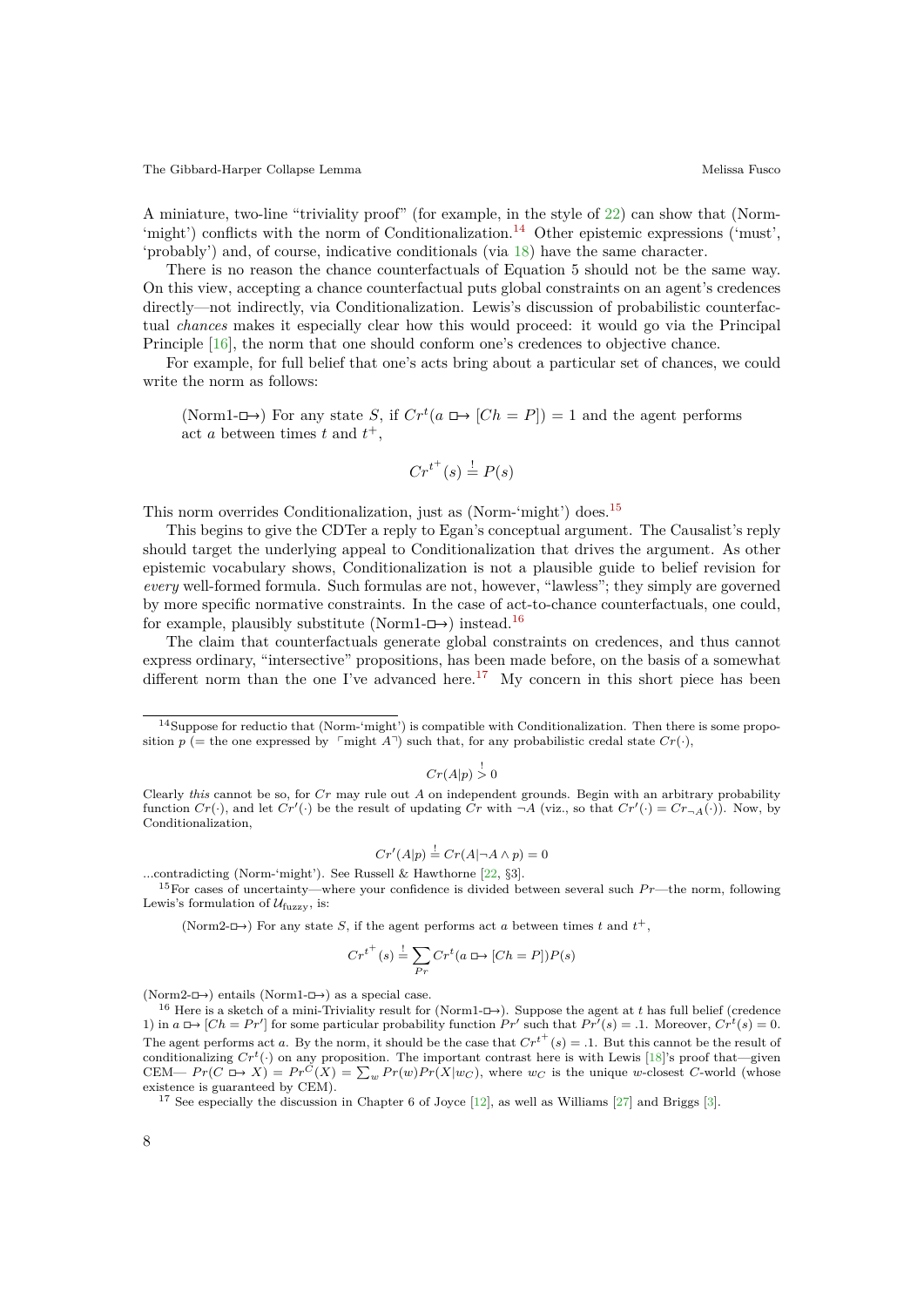decision theoretic, and thus independent of at least *many* features of the behavior of counterfactuals in natural language. I *do* think it is difficult to defang the argument underlying Egan's counterexamples. But perhaps this is a start.

### **References**

- [1] Arntzenius, Frank (2008). "No Regrets, or: Edith Piaf Revamps Decision Theory." *Erkenntnis*, 68(2): pp. 277–297.
- [2] Briggs, R.A. (2010). "Decision-Theoretic Paradoxes as Voting Paradoxes." *Philosophical Review*, 119(1): pp. 1–30.
- [3] Briggs, R.A. (2017). "Two Interpretations of the Ramsey Test." In Beebee, Hitchcock, and Price (eds.) *Making a Difference: Essays on the Philosophy of Causation*, Oxford University Press.
- <span id="page-8-1"></span>[4] Egan, Andy (2007). "Some Counterexamples to Causal Decision Theory." *The Philosophical Review*, 116(1): pp. 93–114.
- <span id="page-8-4"></span>[5] Genest, Christian, and James Zidek (1986). "Combining Probability Distributions: A Critique and an Annotated Bibliography." *Statistical Science*, 1: pp. 114–148.
- <span id="page-8-0"></span>[6] Gibbard, Allan, and William Harper (1978). "Counterfactuals and Two Kinds of Expected Utility." In Hooker, Leach, and McClennen (eds.) *Foundations and Applications of Decision Theory, Vol 1*, Dordrecht: D. Reidel.
- [7] Greaves, Hilary (2013). "Epistemic Decision Theory." *Mind*, 122(488): pp. 915–952.
- [8] Gundersen, Lars (2004). "Outline of a New Semantics for Counterfactuals." *Pacific Philosophical Quarterly*, 85(1): pp. 1–20.
- [9] Hare, Caspar, and Brian Hedden (2015). "Self-Reinforcing and Self-Frustrating Decisions." *Noûs*, 50(3): pp. 604–628.
- [10] Hesslow, Grant (1976). "Discussion: Two notes on the probabilistic approach to causality." *Philosophy of Science*, 43(2): pp. 290–292.
- <span id="page-8-2"></span>[11] Jeffrey, Richard (1983). *The Logic of Decision*. University of Chicago Press.
- [12] Joyce, James (1999). *The Foundations of Causal Decision Theory*. Cambridge University Press.
- [13] Joyce, James (2012). "Regret and Instability in Causal Decision Theory." *Synthese*, 187: pp. 123–145.
- [14] Leitgeb, Hannes (2012). "A Probabilistic Semantics for Counterfactuals." *Review of Symbolic Logic*.
- <span id="page-8-5"></span>[15] Leitgeb, Hannes (2016). "Imaging All The People." *Episteme*, pp. 1–17.
- <span id="page-8-6"></span>[16] Lewis, David (1971). "A Subjectivist's Guide to Objective Chance." *Studies in Inductive Logic and Probability 2*.
- <span id="page-8-3"></span>[17] Lewis, David (1973). *Counterfactuals*. Oxford: Blackwell.